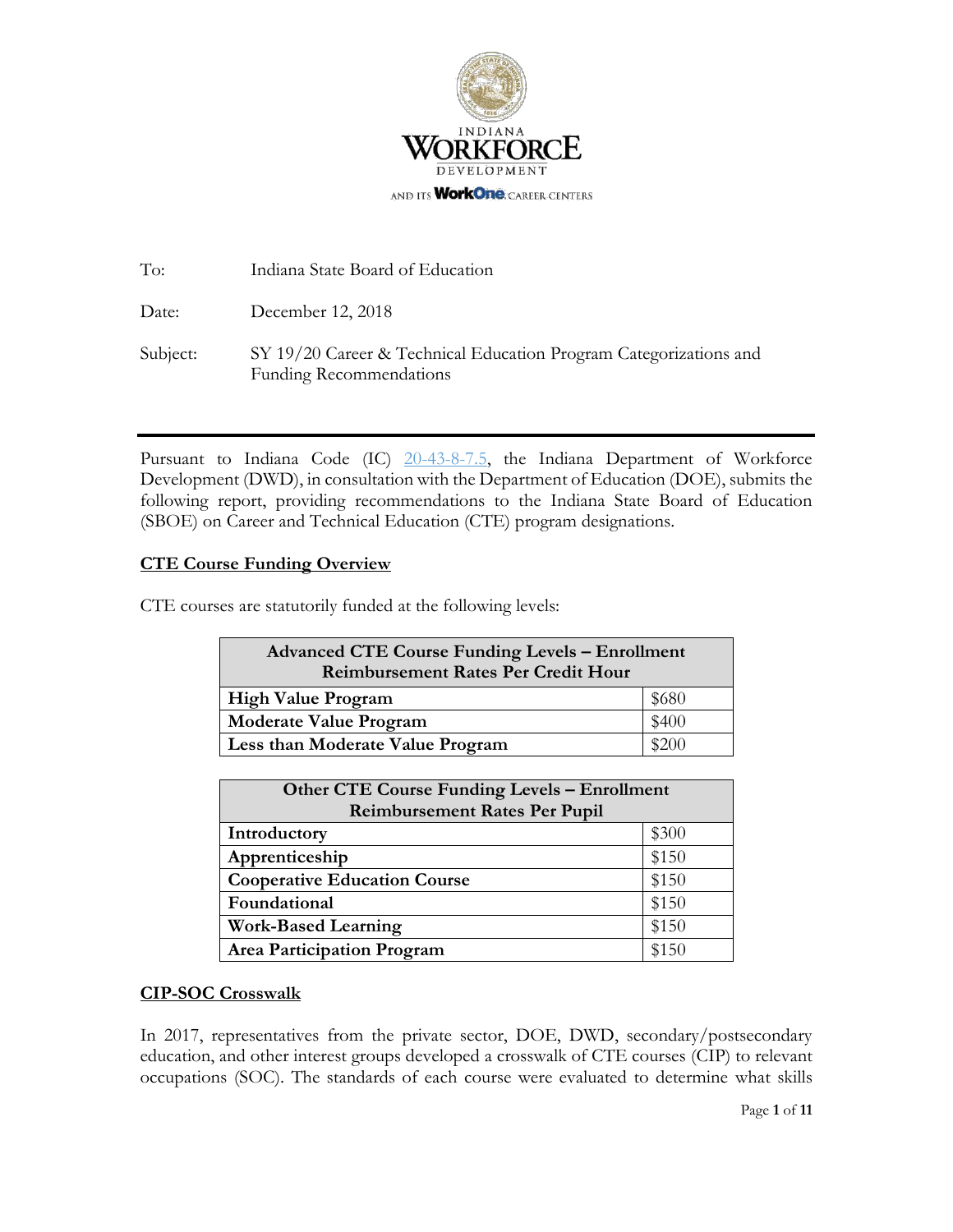would be gained by the students from the CTE instruction that most directly aligned to skills necessary to enter and be prepared for certain occupations. The occupations associated with each course in the crosswalk were then scored per the occupational ranking methodology (referenced below) to determine a value for the course and its subsequent funding level.

The same CIP-SOC crosswalk was used for SY 19/20 CTE course recommendations as was utilized and adopted by the SBOE for SY 18/19 courses unless standards for a course changed or a new CTE course was adopted by SBOE. <sup>1</sup> These changes are denoted in Appendix A.

## **Occupational Ranking Methodology**

DWD used the IN Demand Ranking methodology to evaluate demand and wage for occupations associated with CTE courses per IC 20-43-8. Each occupation was evaluated on a decile scoring system across five variables, which was then summarized to equate to an overall value of between 1 and 5. <sup>2</sup> This was the same methodology that was used and adopted by the SBOE for SY18/19 CTE course designations.

## **Scoring Mechanism**

l

IN Demand Ranking scores of each occupation were summed and averaged to equate to an overall CTE course score. Less than moderate value CTE courses scored within a 0.00-2.99 threshold. Moderate value CTE courses scored within a 3.00-3.49 threshold, and high value CTE courses scored between 3.5 and 5.00.

| Flame Funding Levels with Flames Threshold |                        |                                                     |       |  |  |  |
|--------------------------------------------|------------------------|-----------------------------------------------------|-------|--|--|--|
| <b>Course Designation</b>                  | <b>Flame Threshold</b> | <b>Reimbursement Rate (per</b><br>Credit, Max of 3) |       |  |  |  |
| Less than Moderate Value                   | $0.00 - 2.99$          |                                                     | \$200 |  |  |  |
| Moderate Value                             | $3.00 - 3.49$          |                                                     | \$400 |  |  |  |
| High Value                                 | $3.50 - 5.00$          |                                                     | \$680 |  |  |  |

<sup>1</sup> 2017 CTE Course Recommendations [Memo](https://www.in.gov/dwd/files/CTE%20Funding%20Report%20Amended%202018%2019.pdf) provides more information on the process used to develop the CIP-SOC crosswalk.

<sup>2</sup> [IN Demand Ranking](https://netsolutions.dwd.in.gov/new/INDemandMethodology.pdf) Methodology: Each occupation in Indiana is designated a 1-10 score in 5 categories: Total Openings (X2), Growth Openings for both short term and long term outlook, Percentage Change, Real Time Labor Market Information, and Wages using 2016-2018 Short Term Projections and 2014-2024 Long Term Projections and Bureau of Labor Statistics Occupational Employment Statistics wage estimates. The scoring method is determined by deciles or, in other words, a percentile system ranging from the 90'th percentile down to the 10'th percentile and under. The averaged total for each occupation is then divided by two to produce an Indiana Demand Ranking in both outlooks. Lastly, both the short term and long term outlook Indiana Demand Ranking scores for each occupation are averaged to calculate the occupation's final rating. Because occupational demand drives the ranking of occupations, median wage levels can vary within each scoring threshold, however wage rules are in place to prevent low wage, high demand occupations from scoring highly. Any occupation scoring 3 or 4 (out of 10) in the wage category cannot score higher than 3 flames, and any occupation scoring 1 or 2 (out of 10) in the wage category cannot score higher than 2 flames.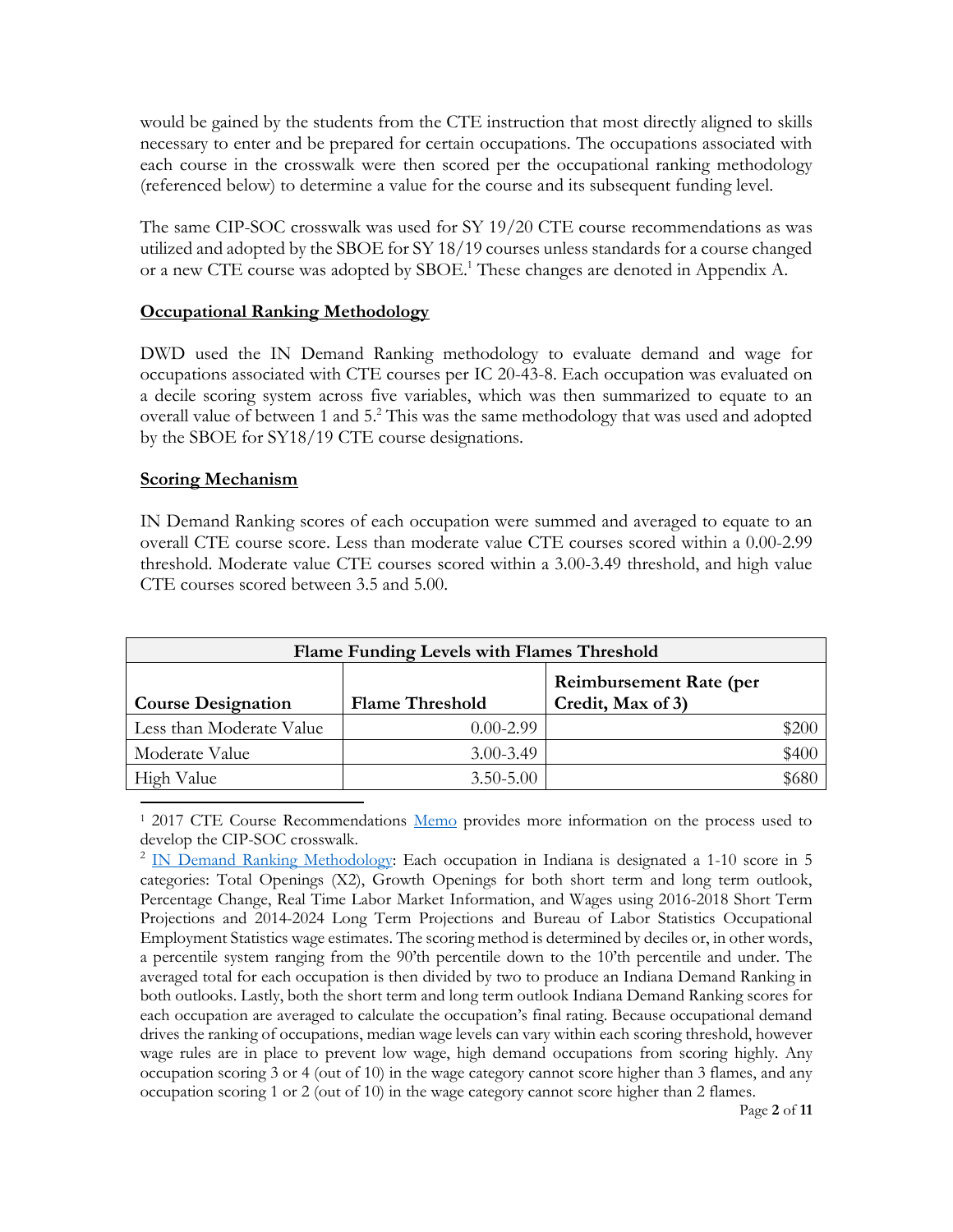| <b>IDOE</b>    | <b>IDOE</b> Course Name                           | Cluster/Subject | <b>Credits</b>  | Max                       | <b>CTE</b>                     | <b>CTE</b>       |
|----------------|---------------------------------------------------|-----------------|-----------------|---------------------------|--------------------------------|------------------|
| Course<br>Code |                                                   | Area            | Per<br>Semester | <b>Credits</b><br>Allowed | Funding<br>Threshold           | Funding<br>Level |
|                |                                                   |                 |                 |                           |                                |                  |
| 5530           | 3-D Computer                                      | AV              | $1 - 3$         | 6                         | Less Than                      | \$200            |
|                | Animation and                                     |                 |                 |                           | Moderate                       |                  |
| 5268           | Visualization<br>Administrative and               | <b>BFM</b>      | $1 - 2$         | $\overline{4}$            | Value<br>High Value            | \$680            |
|                | Office Management                                 |                 |                 |                           |                                |                  |
| 5330           | Adult Roles and<br>Responsibilities               | <b>ED</b>       | $\mathbf{1}$    | $\mathbf{1}$              | Foundational                   | \$150            |
| 4522           | <b>Advanced Accounting</b>                        | <b>BFM</b>      | $\mathbf{1}$    | $\overline{2}$            | Moderate<br>Value              | \$400            |
| 5360           | <b>Advanced Child</b><br>Development              | <b>ED</b>       | $\mathbf{1}$    | $\overline{2}$            | Introductory                   | \$300            |
| 5070           | <b>Advanced Life Science:</b><br>Animals (L)      | AG              | $\mathbf{1}$    | $\overline{2}$            | Moderate<br>Value              | \$400            |
| 5072           | Foods(Chemistry of<br>Foods) $(L)$                | AG F&CS         | $\mathbf{1}$    | $\overline{2}$            | Moderate<br>Value              | \$400            |
| 5074           | Advanced Life Science:<br>Plants and Soils (L)    | AG              | $\mathbf{1}$    | $\overline{2}$            | Less Than<br>Moderate<br>Value | \$200            |
| 5608           | Advanced<br>Manufacturing I                       | <b>MAN</b>      | $1 - 3$         | 6                         | High Value                     | \$680            |
| 5606           | Advanced<br>Manufacturing II                      | <b>MAN</b>      | $1 - 3$         | 6                         | High Value                     | \$680            |
| 5340           | Advanced Nutrition<br>and Wellness                | <b>HHS</b>      | $\mathbf{1}$    | $\overline{2}$            | Introductory                   | \$300            |
| 5518           | Aerospace Engineering<br>non-PLTW                 | <b>ENGI</b>     | $\mathbf{1}$    | $\overline{2}$            | High Value                     | \$680            |
| 4816           | Aerospace Engineering<br><b>PLTW</b>              | <b>ENGI</b>     | $\mathbf{1}$    | $\overline{2}$            | High Value                     | \$680            |
| 5002           | Agribusiness<br>Management                        | AG              | $\mathbf{1}$    | $\overline{2}$            | Moderate<br>Value              | \$400            |
| 5088           | Agriculture Power,<br>Structure and<br>Technology | AG              | $1 - 3$         | 6                         | <b>High Value</b>              | \$680            |
| 5276           | Anatomy & Physiology                              | <b>HS</b>       | $\mathbf{1}$    | $\overline{2}$            | High Value                     | \$680            |
| 5008           | Animal Sciences                                   | AG              | $\mathbf{1}$    | $\overline{2}$            | Moderate<br>Value              | \$400            |
| 5640           | Architectural Drafting<br>and Design I            | A&C             | $1 - 3$         | 6                         | Moderate<br>Value              | \$400            |
| 5652           | Architectural Drafting<br>and Design II           | A&C             | $1 - 3$         | 6                         | Moderate<br>Value              | \$400            |
| 5514           | Automotive Collision<br>Repair I                  | T&L             | $1 - 3$         | 6                         | Moderate<br>Value              | \$400            |
| 5544           | Automotive Collision<br>Repair II                 | T&L             | $1 - 3$         | 6                         | Moderate<br>Value              | \$400            |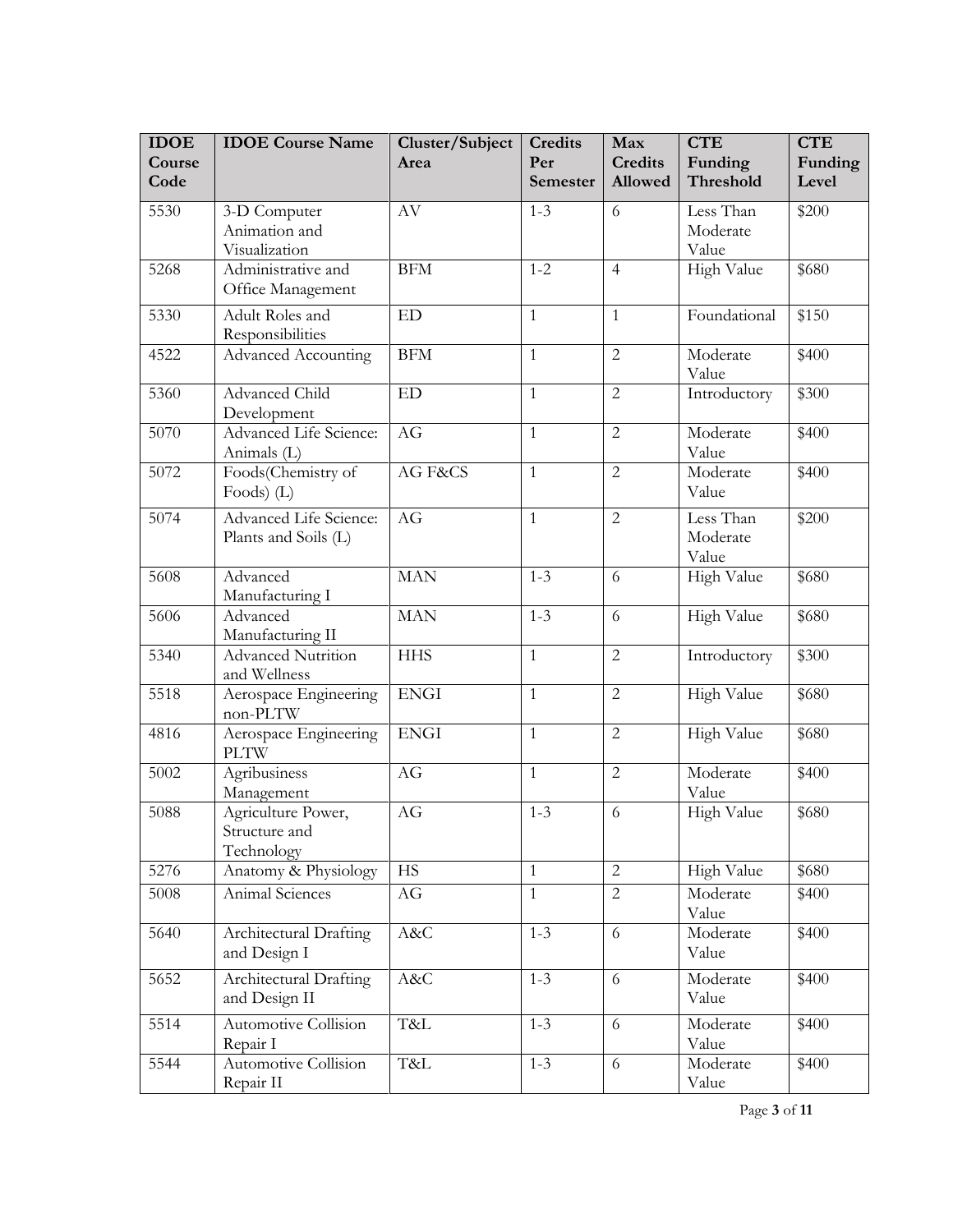| 5510 | <b>Automotive Services</b><br>Technology I                           | T&L                    | $1 - 3$      | 6              | High Value                     | \$680 |
|------|----------------------------------------------------------------------|------------------------|--------------|----------------|--------------------------------|-------|
| 5546 | <b>Automotive Services</b><br>Technology II                          | T&L                    | $1 - 3$      | 6              | High Value                     | \$680 |
| 5524 | Aviation Flight                                                      | T&L                    | $1 - 3$      | 6              | Moderate<br>Value              | \$400 |
| 5520 | Aviation Maintenance I                                               | T&L                    | $1 - 3$      | 6              | Moderate<br>Value              | \$400 |
| 5522 | <b>Aviation Maintenance</b><br>П                                     | T&L                    | $1 - 3$      | 6              | Moderate<br>Value              | \$400 |
| 5528 | <b>Aviation Operations</b>                                           | T&L                    | $1 - 3$      | 6              | Moderate<br>Value              | \$400 |
| 5258 | Banking and<br><b>Investment Capstone</b>                            | <b>BFM</b>             | $1 - 3$      | 6              | Moderate<br>Value              | \$400 |
| 5344 | Biochemistry of Foods<br>(L)                                         | F&CS                   | $\mathbf{1}$ | $\overline{2}$ | Moderate<br>Value              | \$400 |
| 5593 | <b>Building &amp; Facilities</b><br>Maintenance I                    | A&C                    | $1 - 3$      | 6              | Moderate<br>Value              | \$400 |
| 5594 | <b>Building &amp; Facilities</b><br>Maintenance II                   | A&C                    | $1 - 3$      | 6              | Moderate<br>Value              | \$400 |
| 5592 | <b>Building and Facilities</b><br>Management I                       | A&C                    | $1 - 3$      | 6              | High Value                     | \$680 |
| 5595 | <b>Building and Facilities</b><br>Management II                      | A&C                    | $1 - 3$      | 6              | High Value                     | \$680 |
| 4560 | Business Law and<br>Ethics                                           | <b>BFM</b>             | $\mathbf{1}$ | $\overline{2}$ | Less Than<br>Moderate<br>Value | \$200 |
| 5239 | Career & Technical<br><b>Education Pilot Course</b>                  | <b>CTE</b>             | $1 - 3$      | 6              | Pilot                          | \$300 |
| 5362 | Child Development                                                    | ED                     | $\mathbf{1}$ | $\mathbf{1}$   | Foundational                   | \$150 |
| 5650 | Civil Engineering and<br>Architecture non<br><b>PLTW</b>             | <b>ENGI</b>            | $\mathbf{1}$ | $\overline{2}$ | High Value                     | \$680 |
| 4820 | Civil Engineering and<br>Architecture PLTW                           | <b>ENGI</b>            | $\mathbf{1}$ | $\overline{2}$ | High Value                     | \$680 |
| 5570 | Commercial<br>Photography                                            | $\rm{AV}$              | $1 - 3$      | 6              | Moderate<br>Value              | \$400 |
| 5534 | Computer Integrated<br>Manufacturing non<br><b>PLTW</b>              | <b>ENGI</b>            | $\mathbf{1}$ | $\overline{2}$ | High Value                     | \$680 |
| 4810 | Computer Integrated<br>Manufacturing PLTW                            | <b>ENGI</b>            | $\mathbf{1}$ | $\overline{2}$ | High Value                     | \$680 |
| 4801 | Computer Science I                                                   | $\mathop{\mathrm{IT}}$ | $\mathbf{1}$ | $\overline{2}$ | High Value                     | \$680 |
| 5236 | Computer Science II<br>(replaces Computer Science<br>II: Programming | $\mathop{\mathrm{IT}}$ | $1 - 3$      | 6              | High Value                     | \$680 |
| 5253 | Computer Science III:<br>Cybersecurity NEW                           | $\mathop{\mathrm{IT}}$ | $1 - 3$      | 6              | High Value                     | \$680 |

Page **4** of **11**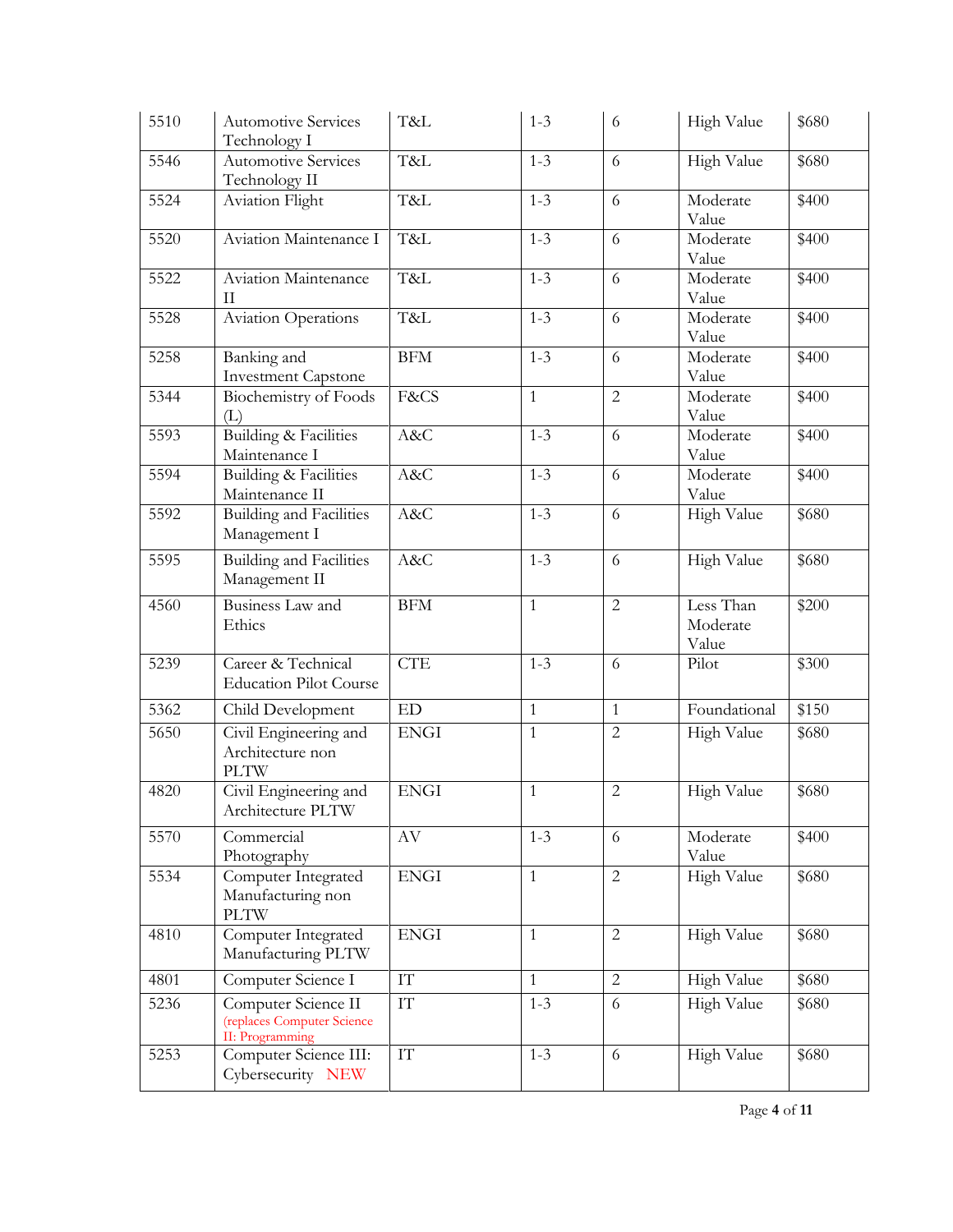| 5250 | Computer Science III:<br>Databases (replaces<br>Computer Science II:<br>Databases)           | IT                       | $1 - 3$      | 6              | High Value                     | \$680 |
|------|----------------------------------------------------------------------------------------------|--------------------------|--------------|----------------|--------------------------------|-------|
| 5251 | Computer Science III:<br>Informatics (replaces<br>Computer Science II:<br>Informatics)       | $\mathbf{I}\mathbf{T}$   | $1 - 3$      | 6              | High Value                     | \$680 |
| 5249 | Computer Science III:<br>Software Development<br><b>NEW</b>                                  | $\mathcal{I}\mathcal{T}$ | $1 - 3$      | 6              | High Value                     | \$680 |
| 5252 | Computer Science III:<br>Special Topics (replaces<br>Computer Science II: Special<br>Topics) | IT                       | $1 - 3$      | 6              | High Value                     | \$680 |
| 4800 | Computers in Design<br>and Production                                                        | <b>MAN</b>               | $\mathbf{1}$ | $\overline{c}$ | Introductory                   | \$300 |
| 5496 | Construction<br>Technology HVAC I                                                            | A&C                      | $1 - 3$      | 6              | High Value                     | \$680 |
| 5498 | Construction<br>Technology HVAC II                                                           | A&C                      | $1 - 3$      | 6              | High Value                     | \$680 |
| 5580 | <b>Construction Trades I</b>                                                                 | A&C                      | $1 - 3$      | 6              | High Value                     | \$680 |
| 5578 | Construction Trades II                                                                       | A&C                      | $1 - 3$      | 6              | High Value                     | \$680 |
| 4830 | <b>Construction Trades:</b><br>Electrical I                                                  | A&C                      | $1 - 3$      | 6              | High Value                     | \$680 |
| 4832 | <b>Construction Trades:</b><br>Electrical II                                                 | A&C                      | $1 - 3$      | 6              | High Value                     | \$680 |
| 5497 | <b>Construction Trades:</b><br>Heavy Equipment I                                             | A&C                      | $1 - 3$      | 6              | High Value                     | \$680 |
| 5495 | <b>Construction Trades:</b><br>Heavy Equipment II                                            | A&C                      | $1 - 3$      | 6              | High Value                     | \$680 |
| 5334 | <b>Consumer Economics</b>                                                                    | F&CS                     | $\mathbf{1}$ | $\mathbf{1}$   | Foundational                   | \$150 |
| 5802 | Cosmetology I                                                                                | <b>HHS</b>               | $1 - 3$      | 6              | Less Than<br>Moderate<br>Value | \$200 |
| 5806 | Cosmetology II                                                                               | <b>HHS</b>               | $1 - 3$      | 6              | Less Than<br>Moderate<br>Value | \$200 |
| 5822 | Criminal Justice I                                                                           | $\overline{PS}$          | $1 - 3$      | 6              | Moderate<br>Value              | \$400 |
| 5824 | Criminal Justice II<br>Advanced                                                              | <b>PS</b>                | $1 - 3$      | 6              | Moderate<br>Value              | \$400 |
| 5440 | Culinary Arts and<br>Hospitality I                                                           | <b>HHS</b>               | $1 - 3$      | 6              | Less Than<br>Moderate<br>Value | \$200 |
| 5346 | Culinary Arts and<br>Hospitality II: Culinary<br>Arts                                        | <b>HHS</b>               | $1 - 3$      | 6              | Less Than<br>Moderate<br>Value | \$200 |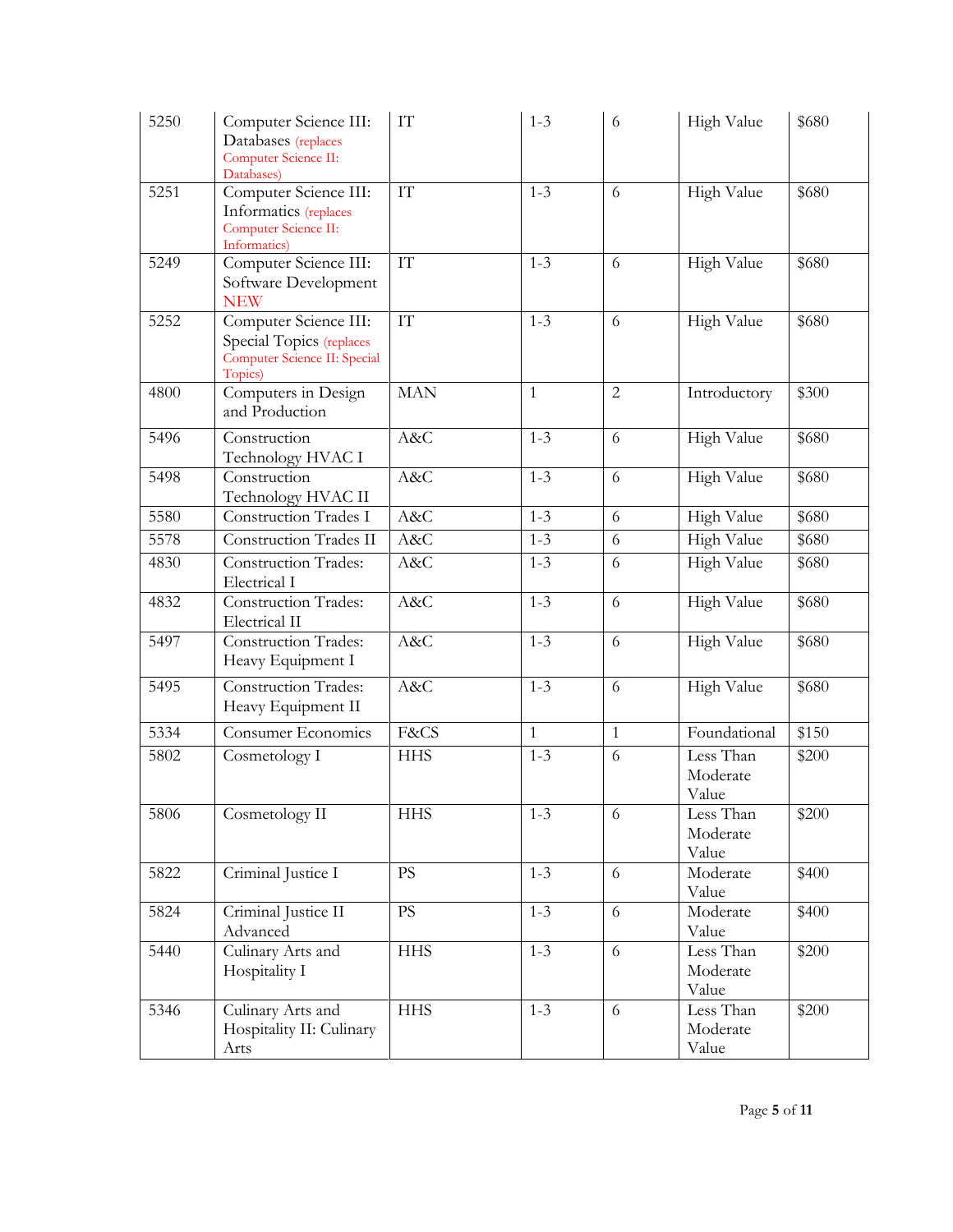| 5458 | Culinary Arts and<br>Hospitality II:<br>Hospitality<br>Management | <b>HHS</b>  | $1 - 3$      | 6              | Moderate<br>Value              | \$400 |
|------|-------------------------------------------------------------------|-------------|--------------|----------------|--------------------------------|-------|
| 5203 | Dental Careers I                                                  | <b>HS</b>   | $1 - 3$      | 6              | High Value                     | \$680 |
| 5204 | Dental Careers II                                                 | <b>HS</b>   | $1 - 3$      | 6              | <b>High Value</b>              | \$680 |
| 4834 | Design Fundamentals<br><b>NEW</b>                                 | <b>BMIT</b> | $\mathbf{1}$ | $\overline{2}$ | Introductory                   | \$300 |
| 5620 | Diesel Service<br>Technology I                                    | T&L         | $1 - 3$      | 6              | High Value                     | \$680 |
| 5624 | Diesel Service<br>Technology II                                   | T&L         | $1 - 3$      | 6              | High Value                     | \$680 |
| 4826 | Digital Electronics<br><b>PLTW</b>                                | <b>ENGI</b> | $\mathbf{1}$ | $\overline{2}$ | High Value                     | \$680 |
| 5538 | Digital Electronics<br>Technology non<br><b>PLTW</b>              | <b>ENGI</b> | $\mathbf{1}$ | $\overline{2}$ | High Value                     | \$680 |
| 5412 | Early Childhood<br>Education I                                    | ED          | $1 - 3$      | 6              | Moderate<br>Value              | \$400 |
| 5406 | Early Childhood<br>Education II                                   | ED          | $1 - 3$      | 6              | Moderate<br>Value              | \$400 |
| 5408 | <b>Education Professions</b><br>Τ                                 | ED          | $1 - 3$      | 6              | Moderate<br>Value              | \$400 |
| 5404 | <b>Education Professions</b><br>$\rm II$                          | ED          | $1 - 3$      | 6              | Moderate<br>Value              | \$400 |
| 5684 | Electronics and<br>Computer Technology<br>T                       | <b>MAN</b>  | $1 - 3$      | 6              | High Value                     | \$680 |
| 5694 | Electronics and<br><b>Computer Technology</b><br>$\rm II$         | <b>MAN</b>  | $1 - 3$      | 6              | High Value                     | \$680 |
| 5210 | <b>Emergency Medical</b><br>Services                              | PS          | $1 - 3$      | 6              | Moderate<br>Value              | \$400 |
| 5616 | Energy Industry I                                                 | <b>STEM</b> | $1 - 3$      | 6              | Less Than<br>Moderate<br>Value | \$200 |
| 5618 | Energy Industry II                                                | <b>STEM</b> | $1 - 3$      | 6              | Less Than<br>Moderate<br>Value | \$200 |
| 5698 | <b>Engineering Design</b><br>and Development non<br><b>PLTW</b>   | <b>ENGI</b> | $\mathbf{1}$ | 2              | High Value                     | \$680 |
| 4828 | <b>Engineering Design</b><br>and Development<br><b>PLTW</b>       | <b>ENGI</b> | $\mathbf{1}$ | $\overline{2}$ | High Value                     | \$680 |
| 5966 | Entrepreneurship and<br>New Ventures<br>Capstone                  | <b>BFM</b>  | $1 - 3$      | 6              | Moderate<br>Value              | \$400 |
| 4818 | Environmental<br>Sustainability                                   | <b>ENGI</b> | $\mathbf{1}$ | $\overline{2}$ | Moderate<br>Value              | \$400 |

Page **6** of **11**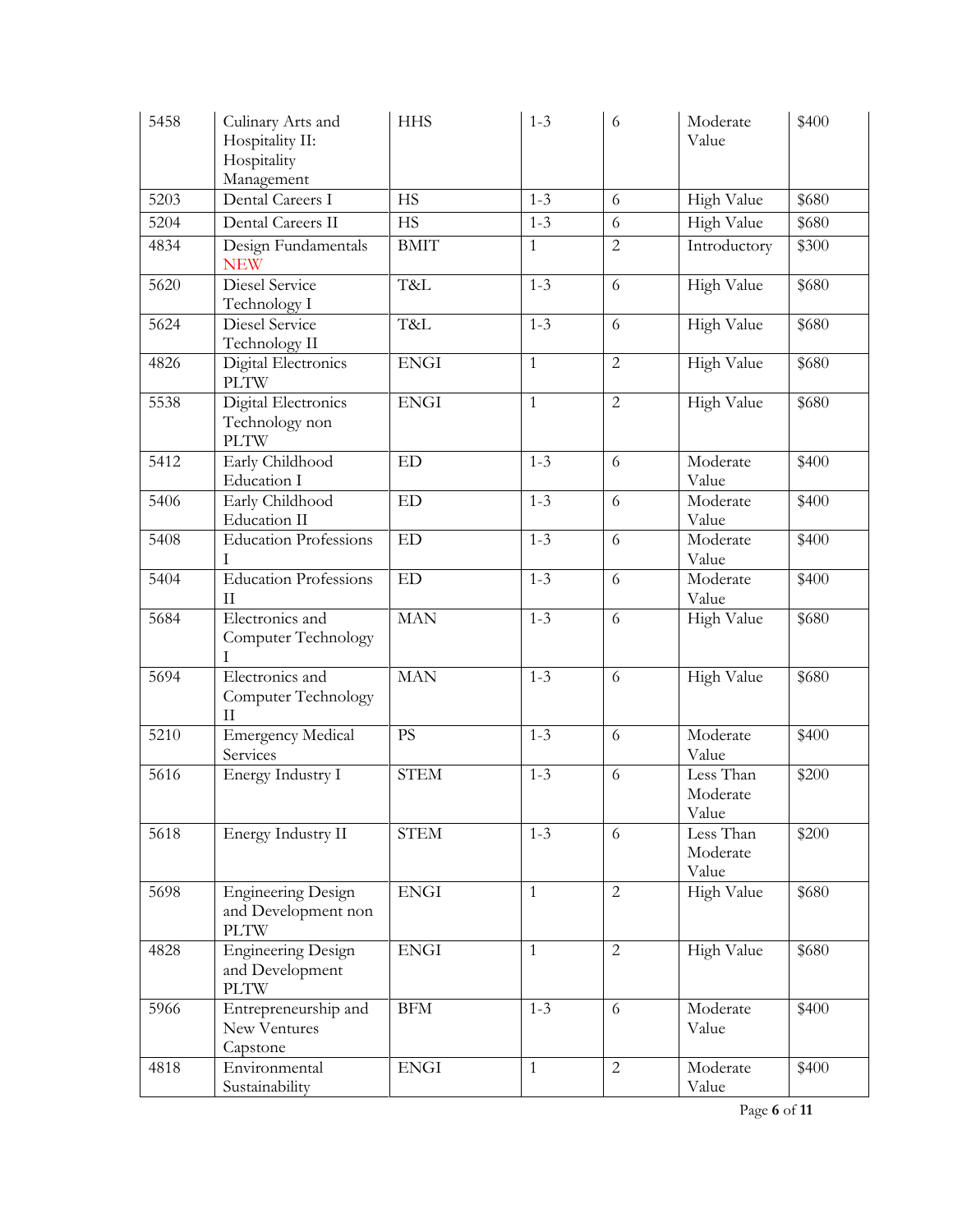| 5420 | Fashion and Textile<br>Careers I                            | F&CS            | $1 - 3$      | 6              | Less Than<br>Moderate<br>Value | \$200 |
|------|-------------------------------------------------------------|-----------------|--------------|----------------|--------------------------------|-------|
| 5421 | Fashion and Textile<br>Careers II                           | F&CS            | $1 - 3$      | 6              | Less Than<br>Moderate<br>Value | \$200 |
| 5820 | Fire and Rescue I                                           | <b>PS</b>       | $1 - 3$      | 6              | Moderate<br>Value              | \$400 |
| 5826 | Fire and Rescue II                                          | <b>PS</b>       | $1 - 3$      | 6              | Moderate<br>Value              | \$400 |
| 5102 | Food Science                                                | AG              | $\mathbf{1}$ | $\overline{2}$ | Moderate<br>Value              | \$400 |
| 5550 | Graphic Design and<br>Layout                                | $\rm{AV}$       | $1 - 3$      | 6              | High Value                     | \$680 |
| 5572 | Graphic Imaging<br>Technology                               | $\rm{AV}$       | $1 - 3$      | 6              | Less Than<br>Moderate<br>Value | \$200 |
| 5282 | <b>Health Science</b><br>Education I                        | <b>HS</b>       | $1 - 3$      | 6              | High Value                     | \$680 |
| 5290 | Health Science<br>Education II: Athletic<br>Training        | $\overline{HS}$ | $1 - 3$      | 6              | Moderate<br>Value              | \$400 |
| 5288 | <b>Health Science</b><br>Education II: Medical<br>Forensics | <b>HS</b>       | $1 - 3$      | 6              | Moderate<br>Value              | \$400 |
| 5284 | Health Science<br>Education II: Nursing                     | $\overline{HS}$ | $1 - 3$      | 6              | High Value                     | \$680 |
| 5214 | Health Science II:<br>Pharmacy                              | <b>HS</b>       | $1 - 3$      | 6              | High Value                     | \$680 |
| 5215 | Health Science II:<br>Physical Therapy                      | <b>HS</b>       | $1 - 3$      | 6              | High Value                     | \$680 |
| 5286 | Health Science II:<br>Special Topics                        | <b>HS</b>       | $1 - 3$      | 6              | Moderate<br>Value              | \$400 |
| 5132 | Horticultural Science                                       | AG              | $1 - 3$      | 6              | Moderate<br>Value              | \$400 |
| 5352 | Housing and Interior<br>Design Careers I                    | F&CS            | $1 - 3$      | 6              | Moderate<br>Value              | \$400 |
| 5460 | Housing and Interior<br>Design Careers II                   | F&CS            | $1 - 3$      | 6              | Moderate<br>Value              | \$400 |
| 5336 | Human and Social<br>Services I                              | <b>HHS</b>      | $1 - 3$      | 6              | High Value                     | \$680 |
| 5462 | Human and Social<br>Services II                             | <b>HHS</b>      | $1 - 3$      | 6              | High Value                     | \$680 |
| 5366 | Human Development<br>and Wellness                           | <b>HHS</b>      | $\mathbf{1}$ | $\overline{2}$ | Introductory                   | \$300 |
| 5610 | <b>Industrial Automation</b><br>and Robotics I              | <b>MAN</b>      | $1 - 3$      | 6              | High Value                     | \$680 |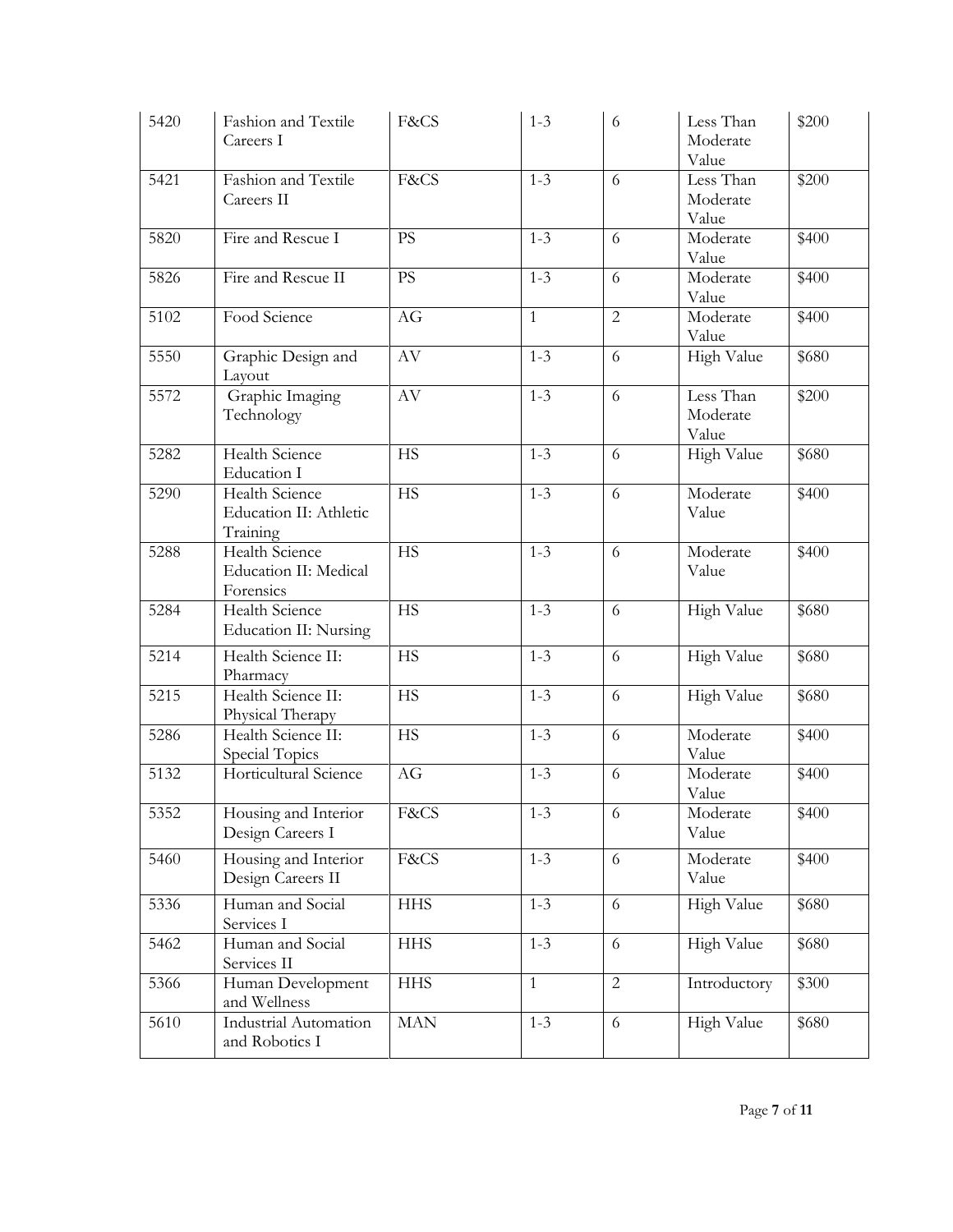| 5612 | <b>Industrial Automation</b><br>and Robotics II                                 | <b>MAN</b>               | $1 - 3$      | 6              | High Value                     | \$680 |
|------|---------------------------------------------------------------------------------|--------------------------|--------------|----------------|--------------------------------|-------|
| 5686 | <b>Industrial Technical</b><br>Maintenance I                                    | A&C                      | $1 - 3$      | 6              | Moderate<br>Value              | \$400 |
| 5688 | <b>Industrial Technical</b><br>Maintenance II                                   | A&C                      | $1 - 3$      | 6              | Moderate<br>Value              | \$400 |
| 5230 | Information<br><b>Technology Support</b><br>(replaces Computer Tech<br>Support) | ${\rm IT}$               | $1 - 3$      | 6              | High Value                     | \$680 |
| 5232 | Interactive Media                                                               | AV                       | $1 - 3$      | 6              | Less Than<br>Moderate<br>Value | \$200 |
| 5902 | Interdisciplinary<br>Cooperative Education                                      | <b>WBL</b>               | $1 - 3$      | 6              | Work Based<br>Learning         | \$150 |
| 5364 | Interpersonal<br>Relationships                                                  | <b>HHS</b>               | $\mathbf{1}$ | $1-Ian$        | Foundational                   | \$150 |
| 4524 | Introduction to<br>Accounting                                                   | <b>BFM</b>               | $\mathbf{1}$ | $\overline{2}$ | Introductory                   | \$300 |
| 4796 | Introduction to<br>Advanced<br>Manufacturing and<br>Logistics                   | <b>MAN</b>               | $\mathbf{1}$ | $\overline{2}$ | Introductory                   | \$300 |
| 5056 | Introduction to<br>Agriculture, Food and<br>Natural Resources                   | AG                       | $\mathbf{1}$ | $\overline{2}$ | Introductory                   | \$300 |
| 4518 | Introduction to<br><b>Business NEW</b>                                          | <b>BFM</b>               | $\mathbf{1}$ | $\overline{2}$ | Introductory                   | \$300 |
| 4790 | Introduction to<br>Communication                                                | AV                       | $\mathbf{1}$ | $\overline{2}$ | Introductory                   | \$300 |
| 4803 | Introduction to<br>Computer Science<br><b>NEW</b>                               | $\mathcal{I}\mathcal{T}$ | $\mathbf{1}$ | $\overline{2}$ | Introductory                   | \$300 |
| 4792 | Introduction to<br>Construction                                                 | A&C                      | $\mathbf{1}$ | $\overline{2}$ | Introductory                   | \$300 |
| 5438 | Introduction to<br>Culinary Arts and<br>Hospitality                             | <b>HHS</b>               | $\mathbf{1}$ | $\sqrt{2}$     | Introductory                   | \$300 |
| 4794 | Introduction to Design<br>Processes                                             | AV                       | $\mathbf{1}$ | $\overline{2}$ | Introductory                   | \$300 |
| 4802 | Introduction to<br><b>Engineering Design</b><br>non PLTW                        | <b>ENGI</b>              | $\mathbf{1}$ | $\overline{2}$ | Introductory                   | \$300 |
| 4812 | Introduction to<br><b>Engineering Design</b><br><b>PLTW</b>                     | <b>ENGI</b>              | $\mathbf{1}$ | $\overline{2}$ | Introductory                   | \$300 |
| 5967 | Introduction to<br>Entrepreneurship<br><b>NEW</b>                               | <b>BFM</b>               | $\mathbf{1}$ | $\overline{2}$ | Introductory                   | \$300 |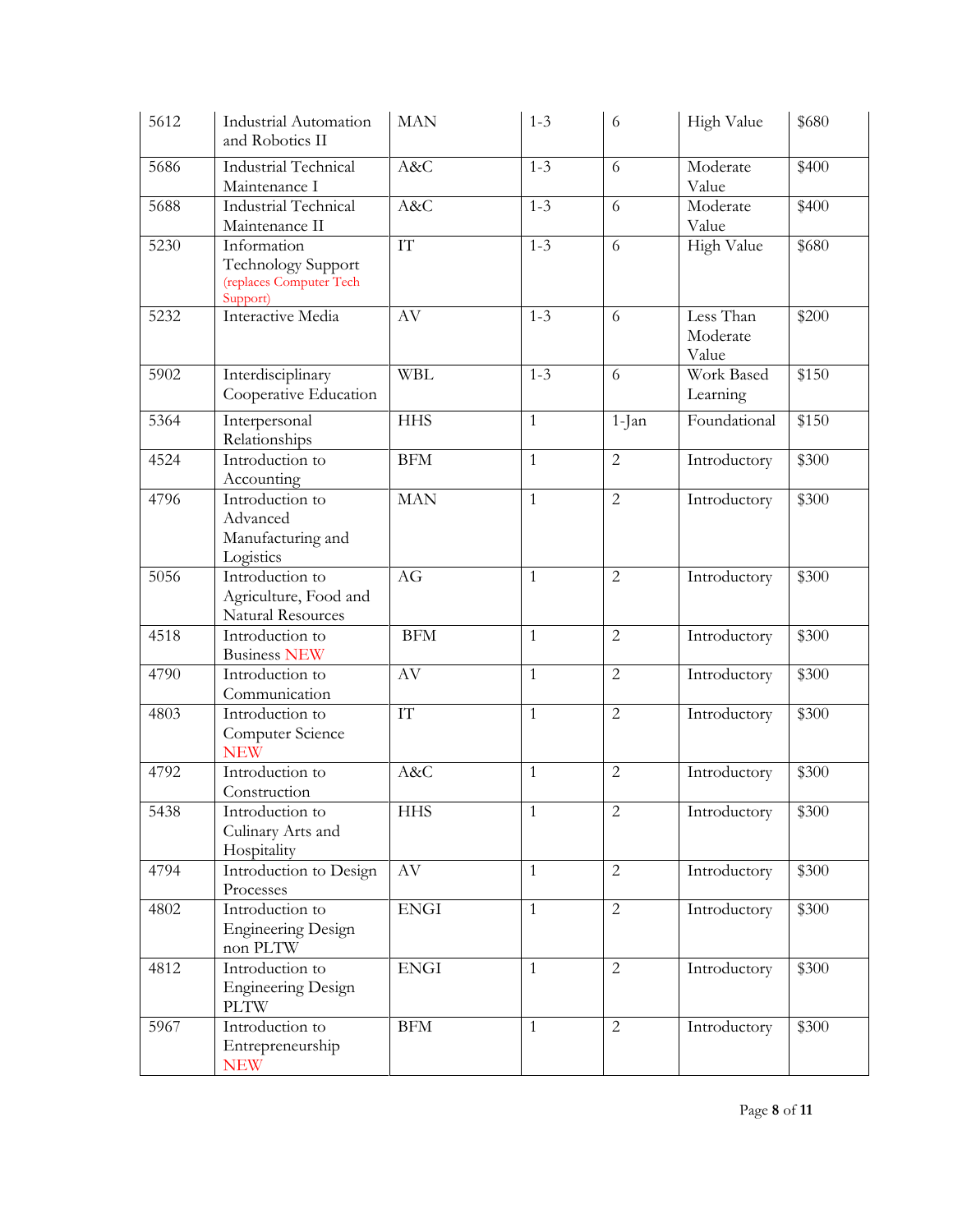| 5380 | Introduction to<br><b>Fashion and Textiles</b>    | F&CS                     | $\mathbf{1}$ | $\overline{2}$ | Introductory                   | \$300 |
|------|---------------------------------------------------|--------------------------|--------------|----------------|--------------------------------|-------|
| 5272 | Introduction to Health<br>Science Careers         | <b>HS</b>                | $\mathbf{1}$ | $\overline{2}$ | Introductory                   | \$300 |
| 5350 | Introduction to<br>Housing and Interior<br>Design | A&C                      | $\mathbf{1}$ | $\overline{2}$ | Introductory                   | \$300 |
| 4784 | Introduction to<br>Manufacturing                  | <b>MAN</b>               | $\mathbf{1}$ | $\overline{2}$ | Introductory                   | \$300 |
| 5614 | Introduction to the<br><b>Energy Industry</b>     | <b>STEM</b>              | $\mathbf{1}$ | $\overline{2}$ | Introductory                   | \$300 |
| 4798 | Introduction to<br>Transportation                 | T&L                      | $\mathbf{1}$ | $\overline{2}$ | Introductory                   | \$300 |
| 5231 | IT Support Capstone                               | $\overline{\text{IT}}$   | $1 - 3$      | 6              | High Value                     | \$680 |
| 5136 | Landscape<br>Management I                         | AG                       | $1 - 3$      | 6              | Less Than<br>Moderate<br>Value | \$200 |
| 5137 | Landscape<br>Management II                        | AG                       | $1 - 3$      | 6              | Less Than<br>Moderate<br>Value | \$200 |
| 5982 | Marketing in<br>Hospitality                       | <b>BFM</b>               | $\mathbf{1}$ | $\overline{2}$ | Moderate<br>Value              | \$400 |
| 4836 | Mechanical Drafting<br>and Design I               | A&C                      | $1 - 3$      | 6              | Moderate<br>Value              | \$400 |
| 4838 | Mechanical Drafting<br>and Design II              | A&C                      | $1 - 3$      | 6              | Moderate<br>Value              | \$400 |
| 5274 | Medical Terminology                               | <b>HS</b>                | $\mathbf{1}$ | $\overline{2}$ | Introductory                   | \$300 |
| 5962 | Merchandising                                     | <b>BFM</b>               | $\mathbf{1}$ | $\overline{2}$ | Moderate<br>Value              | \$400 |
| 5180 | Natural Resources                                 | AG                       | $\mathbf{1}$ | $\overline{2}$ | Less Than<br>Moderate<br>Value | \$200 |
| 5234 | Networking I                                      | $\mathcal{I}\mathcal{T}$ | $1 - 3$      | 6              | High Value                     | \$680 |
| 5245 | Networking II:<br>Cybersecurity NEW               | $\mathcal{I}\mathcal{T}$ | $1 - 3$      | 6              | High Value                     | \$680 |
| 4588 | Networking II:<br>Infrastructure                  | $\mathcal{I}\mathcal{T}$ | $1 - 3$      | 6              | High Value                     | \$680 |
| 5257 | Networking II: Servers                            | IT                       | $1 - 3$      | 6              | <b>High Value</b>              | \$680 |
| 5342 | Nutrition and Wellness                            | <b>HHS</b>               | $\mathbf{1}$ | $\mathbf{1}$   | Foundational                   | \$150 |
| 5456 | Nutrition Science<br>Careers I                    | F&CS                     | $1 - 3$      | 6              | Less Than<br>Moderate<br>Value | \$200 |
| 5457 | Nutrition Science<br>Careers II                   | F&CS                     | $1 - 3$      | 6              | Less Than<br>Moderate<br>Value | \$200 |
| 5170 | Plant and Soil Science                            | AG                       | $\mathbf{1}$ | 2              | Less Than<br>Moderate<br>Value | \$200 |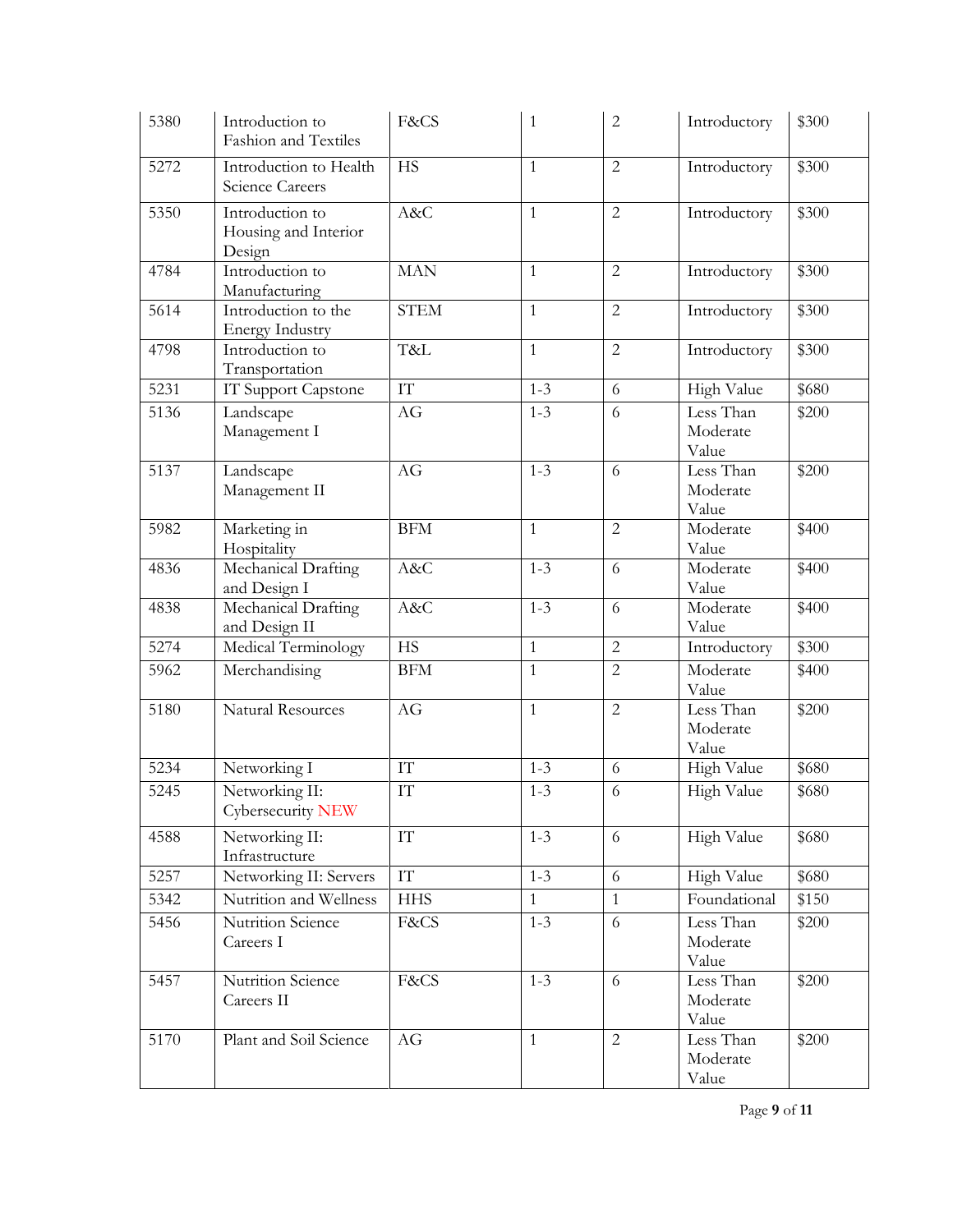| 5219 | PLTW Biomedical<br>Innovation                        | $HS-B$                 | $\mathbf{1}$ | $\overline{2}$ | High Value                     | \$680 |
|------|------------------------------------------------------|------------------------|--------------|----------------|--------------------------------|-------|
| 5216 | PLTW Human Body<br>Systems                           | $HS-B$                 | $\mathbf{1}$ | $\overline{2}$ | High Value                     | \$680 |
| 5217 | <b>PLTW</b> Medical<br>Interventions                 | $HS-B$                 | $\mathbf{1}$ | $\overline{2}$ | High Value                     | \$680 |
| 5218 | PLTW Principles of<br><b>Biomedical Sciences</b>     | $HS-B$                 | $\mathbf{1}$ | $\overline{2}$ | High Value                     | \$680 |
| 5782 | Precision Machining I                                | <b>MAN</b>             | $1 - 3$      | 6              | High Value                     | \$680 |
| 5784 | Precision Machining II                               | <b>MAN</b>             | $1 - 3$      | 6              | High Value                     | \$680 |
| 5394 | Preparing for College<br>and Careers                 | B, F&CS                | $\mathbf{1}$ | $\mathbf{1}$   | Foundational                   | \$150 |
| 4562 | Principles of Business<br>Management                 | <b>BMIT</b>            | $\mathbf{1}$ | $\overline{2}$ | <b>High Value</b>              | \$680 |
| 5644 | Principles of<br>Engineering non<br><b>PLTW</b>      | <b>ENGI</b>            | $\mathbf{1}$ | 2              | High Value                     | \$680 |
| 4814 | Principles of<br>Engineering PLTW                    | <b>ENGI</b>            | $\mathbf{1}$ | $\overline{2}$ | <b>High Value</b>              | \$680 |
| 5914 | Principles of Marketing                              | <b>BFM</b>             | $\mathbf{1}$ | $\overline{2}$ | High Value                     | \$680 |
| 5986 | Radio and Television I                               | $\mathbf{A}\mathbf{V}$ | $1 - 3$      | 6              | Less Than<br>Moderate<br>Value | \$200 |
| 5992 | Radio and Television II                              | AV                     | $1 - 3$      | 6              | Less Than<br>Moderate<br>Value | \$200 |
| 5842 | Recreational and<br>Mobile Equipment I               | T&L                    | $1 - 3$      | 6              | Less Than<br>Moderate<br>Value | \$200 |
| 5844 | Recreational and<br>Mobile Equipment II              | T & L                  | $1 - 3$      | 6              | Less Than<br>Moderate<br>Value | \$200 |
| 5472 | Residential Property<br>Management Careers I         | A&C                    | $1 - 3$      | 6              | Moderate<br>Value              | \$400 |
| 5858 | <b>Residential Property</b><br>Management Careers II | A&C                    | $1 - 3$      | 6              | Moderate<br>Value              | \$400 |
| 4728 | Robotics Design and<br>Innovation                    | <b>ENGI</b>            | $\mathbf{1}$ | $\overline{2}$ | Introductory                   | \$300 |
| 5984 | Sports and<br>Entertainment<br>Marketing             | $\operatorname{BFM}$   | $\mathbf{1}$ | $\overline{2}$ | Moderate<br>Value              | \$400 |
| 5918 | Strategic Marketing                                  | BFM                    | 43102        | $\overline{4}$ | High Value                     | \$680 |
| 5601 | Supply Chain<br>Management and<br>Logistics          | T&L                    | 43103        | 6              | High Value                     | \$680 |
| 5229 | Sustainable Energy<br>Alternatives                   | AG                     | $\mathbf{1}$ | 2              | Less Than<br>Moderate<br>Value | \$200 |